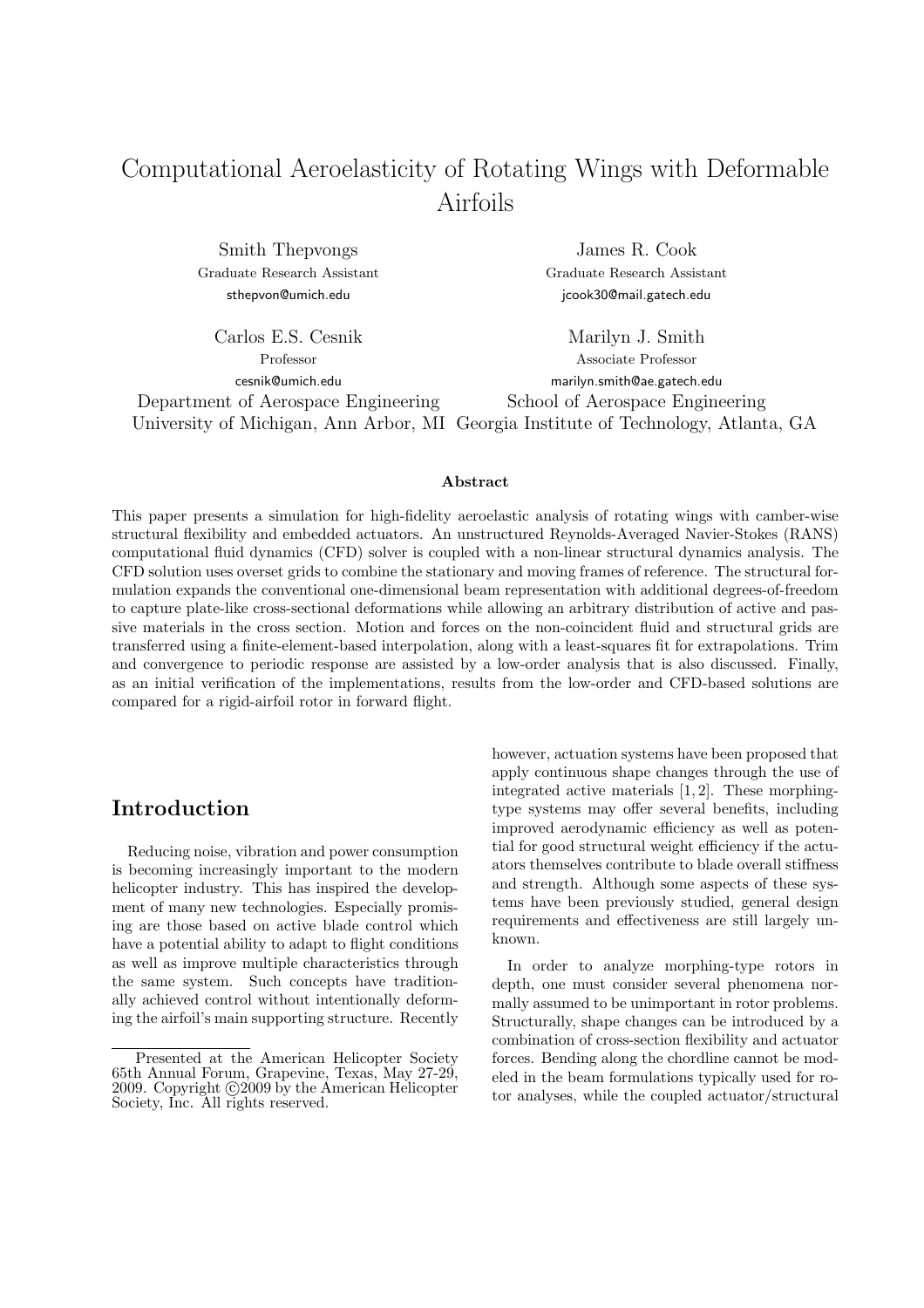dynamics may be difficult to analyze when the actuator is highly integrated. Aerodynamically, the possibility of general conformations adds a large degree of complexity. Besides altering the behavior associated with linear phenomena, shape changes can also signficantly change the effects of compressibility or viscosity. To properly assess the impact on vibration and power, these higher-order effects must be considered.

In the modern aeroelastic analysis of rotors, nondeforming cross sections are generally assumed in the structural and aerodynamics theories, as well as in their coupling. The structural theories are based on classical beam degrees-of-freedom, and the aerodynamics use either a lifting line model (often augmented with semi-empirical models to account for higher-order effects), or computational fluid dynamics. For the latter, the current state-of-the-art is Reynolds-Averaged Navier Stokes (RANS). Examples of the successful coupling of structural dynamics analyses with RANS-CFD include CAMRAD-OVERFLOW [3], DYMORE-OVERFLOW [4], RCAS-OVERFLOW [5], UMARC-TURNS [6], and HOST-elsA [7]. Though significant progress has been made in CFD-based aeroelastic simulation, the ability to model deformable airfoils (with or without actuation) while also having sufficient accuracy for noise, vibration and power assessment has not been developed to the authors' knowledge.

This paper describes the development of a highfidelity simulation for the aeroelastic analysis of rotors with actuated, flexible airfoils. The simulation consists of a RANS CFD analysis coupled threedimensionally with a structural analysis that captures camber deformations. The simulation is supported by a finite-state, semi-empirical aerodynamics analysis, which is used to assist initialization and trim. The theories and coupling strategies of the different formulations are presented. A preliminary comparison of the aeroelastic response predictions from the low-order and CFD-based analyses is also shown for a rotor in forward flight.

## Structural Dynamics Formulation

The computational structurual dynamics (CSD) formulation used in the current study has been presented in Refs. 8 and 9. It follows the variationalasymptotic method for the analysis of composite beams [10]; that is, the equations of motion

for a slender anisotropic elastic three-dimensional solid are approximated by the recursive solution of a linear two-dimensional problem at each cross section [9], and a one-dimensional geometricallynonlinear problem along the reference line [8]. This procedure allows the asymptotic approximation of the three-dimensional warping field in the beam cross sections, which are used with the one-dimensional beam solution to recover a threedimensional displacement field. The present implementation adds an arbitrary expansion of the displacement field through a set of functions approximating the sectional deformation field to capture "non-classical" deformations, which are referred to as finite-section modes.

The geometrically-nonlinear dynamic equations of equilibrium along a reference line of a slender solid were presented in Ref. 8. If all magnitudes are expressed in their components in a reference frame attached to the deformed reference line, they are written as:

$$
(\frac{d}{dt} + \tilde{\Omega}_B)P_B = (\frac{d}{dx} + K_B)(F_B - f_1) + f_0
$$
  

$$
(\frac{d}{dt} + \tilde{\Omega}_B)H_B + V_B P_B =
$$
  

$$
(\frac{d}{dx} + K_B)(M_B - m_1) + (\tilde{e}_1 + \tilde{\gamma})F_B + m_0
$$
  

$$
\frac{d}{dt}Q_t = \frac{d}{dx}(Q_{s_1} - f_{s_1} - (Q_{s_0} - f_{s_0})
$$
  
(1)

The first two sets of equations imply equilibrium of forces and moments, where  $K$  is the current curvature of the reference line, the pairs  $(V, \Omega)$  and  $(P, H)$  are the local translational and rotational inertial velocities and momenta, respectively, and F and M are the sectional forces and moments (similar to traditional geometric-nonlinear blade modeling in state-of-the-art rotorcraft aeromechanics codes). In addition,  $f_0$  and  $m_0$  are the conventional (zeroorder) applied forces and moments, respectively, per unit length on the beam, while  $f_1$  and  $m_1$  are the first-order loads associated to the work needed to deform the cross section. The last set of equations includes the equilibrium of the generalized forces  $(Q_{s_0}, Q_{s_1})$  and momenta,  $Q_t$ , corresponding to the finite-section modes, which are defined by prescribed cross-sectional displacement shapes  $\psi_q(x_2, x_3)$  with amplitude  $q(x)$ . These equations are complemented by the cross-sectional constitutive relations, which, for a elastic solid with embedded ac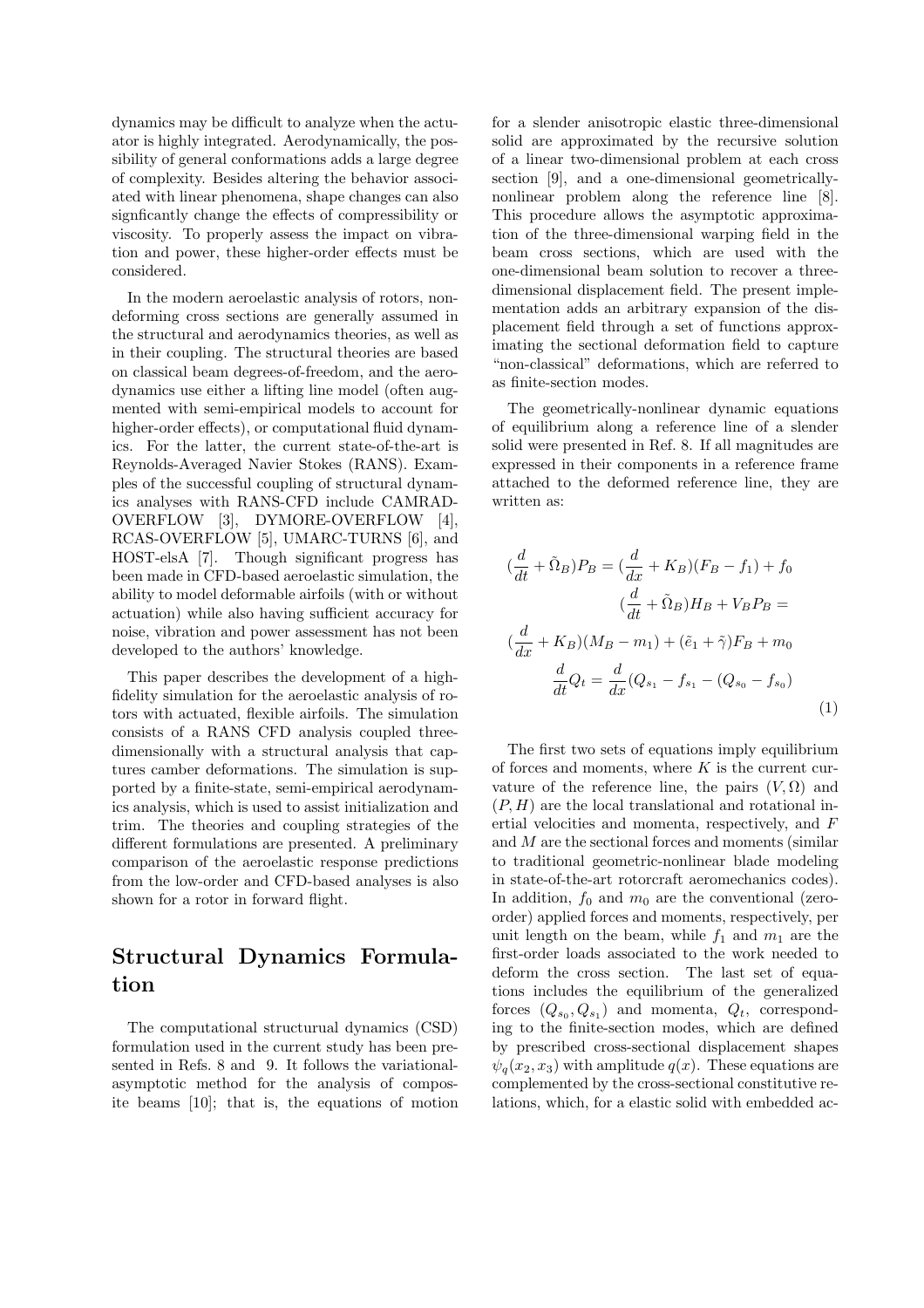tuation, are derived in Ref. 8 using the variationalasymptotic method. These equations take the final form of

$$
\begin{Bmatrix}\nF_B \\
M_B \\
Q_{s_0} \\
Q_{s_1}\n\end{Bmatrix} = [S] \begin{Bmatrix}\n\gamma \\
\kappa \\
q \\
q'\n\end{Bmatrix} - \begin{Bmatrix}\nF^{(a)} \\
M^{(a)} \\
Q^{(a)}_{s_0} \\
Q^{(a)}_{s_1}\n\end{Bmatrix}
$$
\n
$$
\begin{Bmatrix}\nP_B \\
H_B \\
Q_t\n\end{Bmatrix} = [M] \begin{Bmatrix}\nV_B \\
\Omega_B \\
\dot{q}\n\end{Bmatrix}
$$
\n(2)

where  $[S]$  and  $[M]$  are the cross-sectional stiffness and mass matrices, respectively. The superscript (a) indicates actuation loads per unit length on the structure, and  $\gamma$  and  $\kappa$  are the beam strain measures associated to forces and moments, respectively. The variational asymptotic method determines  $[S], [M]$ and actuation loads by discretizing the cross section into finite elements, allowing an arbitrary geometry and material distribution.

To develop a finite-element solution, the dynamics of the member are first described by a mixed formulation in which the variation of the equations of virtual work are taken with regard to displacement, force and momentum variables. These variables are used to define the structural state. Straindisplacement relations and velocity-displacement relations are satisfied simultaneously by using Lagrange multipliers. The resulting governing equations are first-order in time and space, which allows the use of simple integration schemes.

The solution of these equations has been implemented in the computer code UM/NLABS (University of Michigan's Nonlinear Active Beam Solver).

## Low-Order Aerodynamics Formulation

#### Deforming Thin-Airfoil Theory

The low-order model uses the two-dimensional finite-state formulation for flexible airfoils presented in Ref. 11. It is based on a Glauert expansion of the potential flow equations for a deformable airfoil of infinitesimal thickness. The camber-wise airfoil deformation is written as:

$$
h(\xi) = \sum_{n=0}^{\infty} h_n T_n(\xi)
$$

$$
L_n = -b \int_{-1}^{1} T_n(\xi) \Delta P d\xi
$$
(3)

where  $h$  is the local displacement normal to the chord, b is the semi-chord length and  $\xi$  is the nondimensional coordinate along the chordwise direction.  $T_n$  are the Chebyshev polynomials of the first kind, which define the generalized camber-wise displacement amplitudes,  $h_n$ , and its associated airloads,  $L_n$  integrated from the local airloads  $\Delta P$ . The final result (Ref. 11) for the airloads computed in the normal and chord directions arising from the potential flow assumptions is:

$$
\frac{1}{\rho c_{\ell_{\alpha}}} \bar{L} = -b^2 M (\ddot{\bar{h}} + \dot{\bar{\nu}})
$$
\n
$$
-bu_0 C (\dot{\bar{h}} + \bar{\nu} - \bar{\lambda}_0) - u_0^2 K \bar{h}
$$
\n
$$
-bG(\dot{u}_0 \bar{h} - u_0 \bar{\nu} - u_0 \bar{\lambda}_0) \qquad (4)
$$
\n
$$
\frac{1}{\rho c_{\ell_{\alpha}}} \bar{D}_0 = -b(\dot{\bar{h}} + \bar{\nu} - \bar{\lambda}_0)^T S (\dot{\bar{h}} + \bar{\nu} - \bar{\lambda}_0)
$$
\n
$$
+b(\ddot{\bar{h}} + \dot{\bar{\nu}})^T G \bar{h}
$$
\n
$$
-u_0 (\dot{\bar{h}} + \bar{\nu} - \bar{\lambda}_0)^T (K - H) \bar{h}
$$
\n
$$
+ (\dot{u}_0 \bar{h} - u_0 \bar{\nu} + u_0 \bar{\lambda}_0)^T H \bar{h} \qquad (5)
$$

$$
\begin{array}{rcl}\n\bar{L} & = & \{L_0, L_1, L_n, \ldots\}^T \\
\bar{\nu} & = & \{\nu_0, \nu_1, 0, \ldots\}^T \\
\bar{\lambda}_0 & = & \{\lambda_0, 0, 0, \ldots\}^T\n\end{array}\n\tag{6}
$$

where  $\bar{L}$  is the vector containing the generalized airloads, and similar definitions are given for the generalized camber-wise displacements  $(\bar{h})$ , rigid-section normal velocity  $(\bar{\nu})$ , and section inflow distribution  $({\overline{\lambda}})$ . The drag force is  $D_0$ , and  $M, S, G, K$ , and  $H$  are constant coefficient matrices whose complete definition is given in Ref. 11.

#### Dynamic Wake

The wake-induced velocity  $(\lambda_0 \text{ in eqn. } 6)$  is solved using the dynamic inflow theory of Ref. 12. It assumes that the velocity normal to the rotor disk can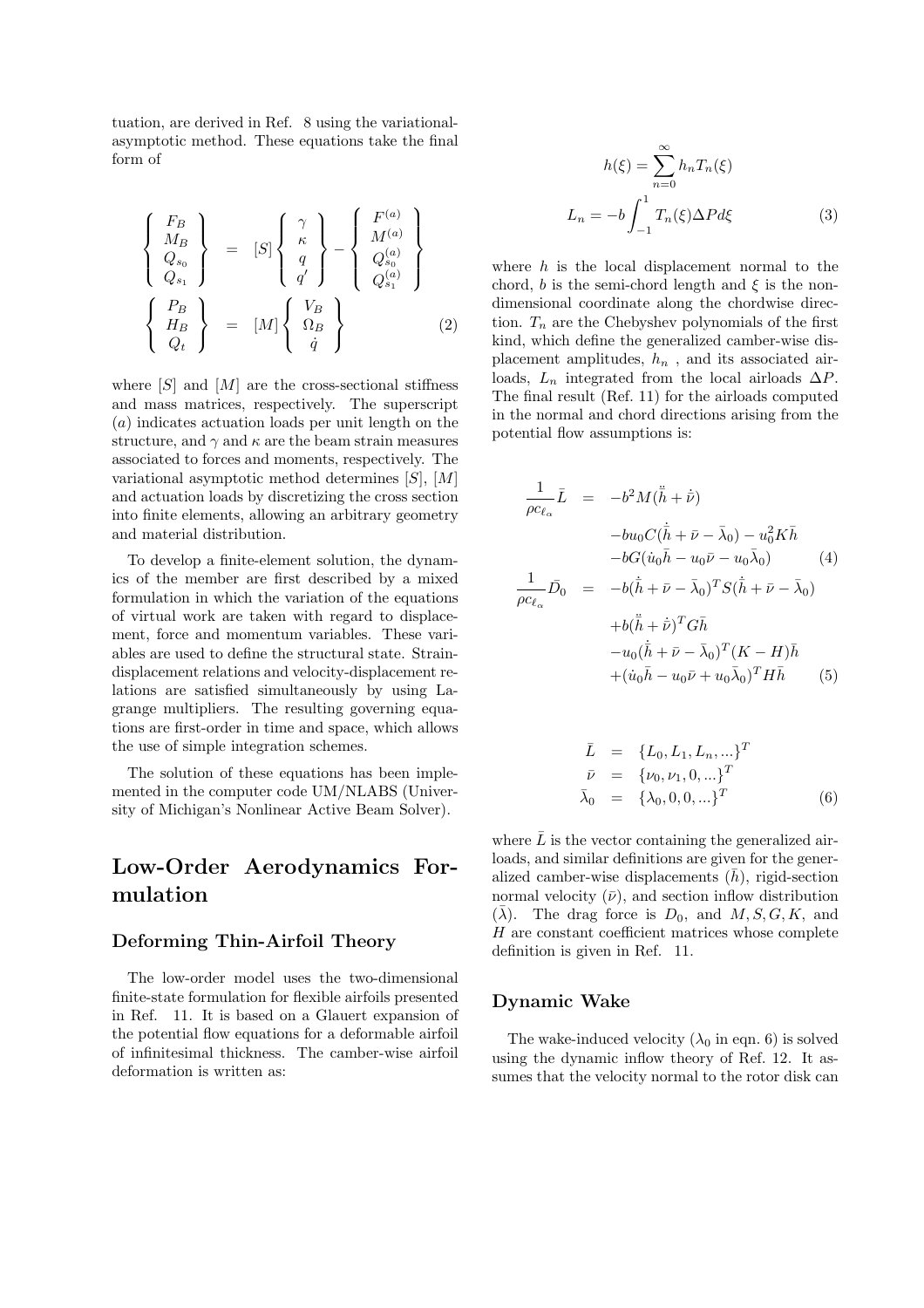be expressed in terms of the radial and azimuthal expansion functions,

$$
w(s, \psi, t) = \sum_{r=0}^{\infty} \sum_{j=r+1, r+\psi, \dots}^{\infty} \phi_j^r(s) \times \left[ \alpha_j^r(t) \cos(r\psi) + \beta_j^r(t) \sin(r\psi) \right]
$$
(7)

where  $s$  and  $t$  are the non-dimensionalized radius and time, while  $\psi$  is the azimuth. The inflow states, α and β, are coefficients of terms containing the product of azimuthal harmonics and radial expansion functions  $\phi$ , indexed by r and j, respectively. The governing equations for the inflow states are given by:

$$
[M1]\{\dot{\alpha}_j^r\} + [L^c]^{-1}\{\alpha_j^r\} = \frac{1}{2}\{\tau_n^{mc}\}\
$$

$$
[M1]\{\dot{\beta}_j^r\} + [L^s]^{-1}\{\beta_j^r\} = \frac{1}{2}\{\tau_n^{ms}\}\
$$
(8)

The pressure coefficients,  $\tau$ , are determined from the circulatory lift, which is available from eqn. 4 by neglecting terms associated to accelerations in the zeroth-order loading. The left hand side coefficient matrices,  $[M^1]$  and  $[L^{c,s}]$  are determined by the wake skew angle. Finally, with the solution of the inflow states, the zeroth-order inflow  $(\lambda_0)$  is calculated from:

$$
\lambda_0 = \sum_{r=0}^{\infty} \sum_{j=r+1, r+3, \dots}^{\infty} J_0 \left( \frac{rb}{s} \right) \phi_j^r(s) \times \left[ \alpha_j^r(t) \cos(r\psi) + \beta_j^r(t) \sin(r\psi) \right]
$$
(9)

where  $J_0$  is the Bessel function of the first kind and can be approximated by taking the first few terms in its series.

#### Drag and Dynamic Stall

A potential benefit of camber actuation is the ability to alter profile drag and stall characteristics, which have implications in power and vibration. To include these effects in the low-order model, the potential-flow airload expressions are augmented with a quasi-static profile drag term as well as a dynamic-stall correction that is based on the ON-ERA model [13], taking the approach described in Stumpf and Peters [14]. In the current implementation, the total airloads can be expressed as:

$$
D_{0,tot} = D_0 + \rho b c_d (u_0^2 + \bar{\nu}^T S \bar{\nu})^{\frac{1}{2}} u_0
$$
  
\n
$$
L_{0,tot} = L_0 - \rho b c_d (u_0^2 + \bar{\nu}^T S \bar{\nu})^{\frac{1}{2}} S \bar{\nu} + \rho u_0 \Gamma_0
$$
  
\n
$$
L_{1,tot} = L_1 + \rho u_0 \Gamma_1
$$
 (10)

where  $c_d$  is the profile drag coefficient,  $\Gamma_0$  and  $\Gamma_1$ are the dynamic stall states corresponding to the zeroth and first-order generalized loads, respectively. The ONERA model assumes that the dynamic stall states are governed by a second-order differential equation, and requires static loading coefficients near and beyond stall. These, along with  $c_d$ , are determined using the two-dimensional boundary layer analysis code XFOIL [15] (which is valid to justafter-stall), along with a simple, empirically-derived approximation for deep-stall. The coefficients are obtained under varying Reynolds number, angle-ofattack and camber deformation. A detailed account of the method used for determining the coefficients is available in Thepvongs  $et.$   $al$  [16].

### Coupling with Finite-State Aerodynamics

The finite-state aerodynamics formulation uses Chebyshev polynomials to form a basis for the camber deformations and associated airloads, while the choice of basis functions for the finite-section modes are arbitrary. The motion and force variables of the aerodynamics formulation are related to those of the structural formulation by a simple linear expression, as derived in Thepvongs  $et.$   $al$  [16]. This straightforward connection between the aerodynamic and structural states allows the same space and time integration methods to be used for both formulations as well as a simultaneous solution.

The governing structural dynamics equations (eqn. 1), aerodynamic load expressions (eqns. 4, 5), dynamic stall equations and wake equations (eqn. 8) together define the time-domain problem. An explicit method is used with iterative refinement to achieve the desired convergence. Consider the following form of the structural dynamics equations, obtained by applying spatial discretization (finiteelements) to eqn. 1. The set of differential-algebraic equations, along with the appropriate set of boundary conditions can be written as: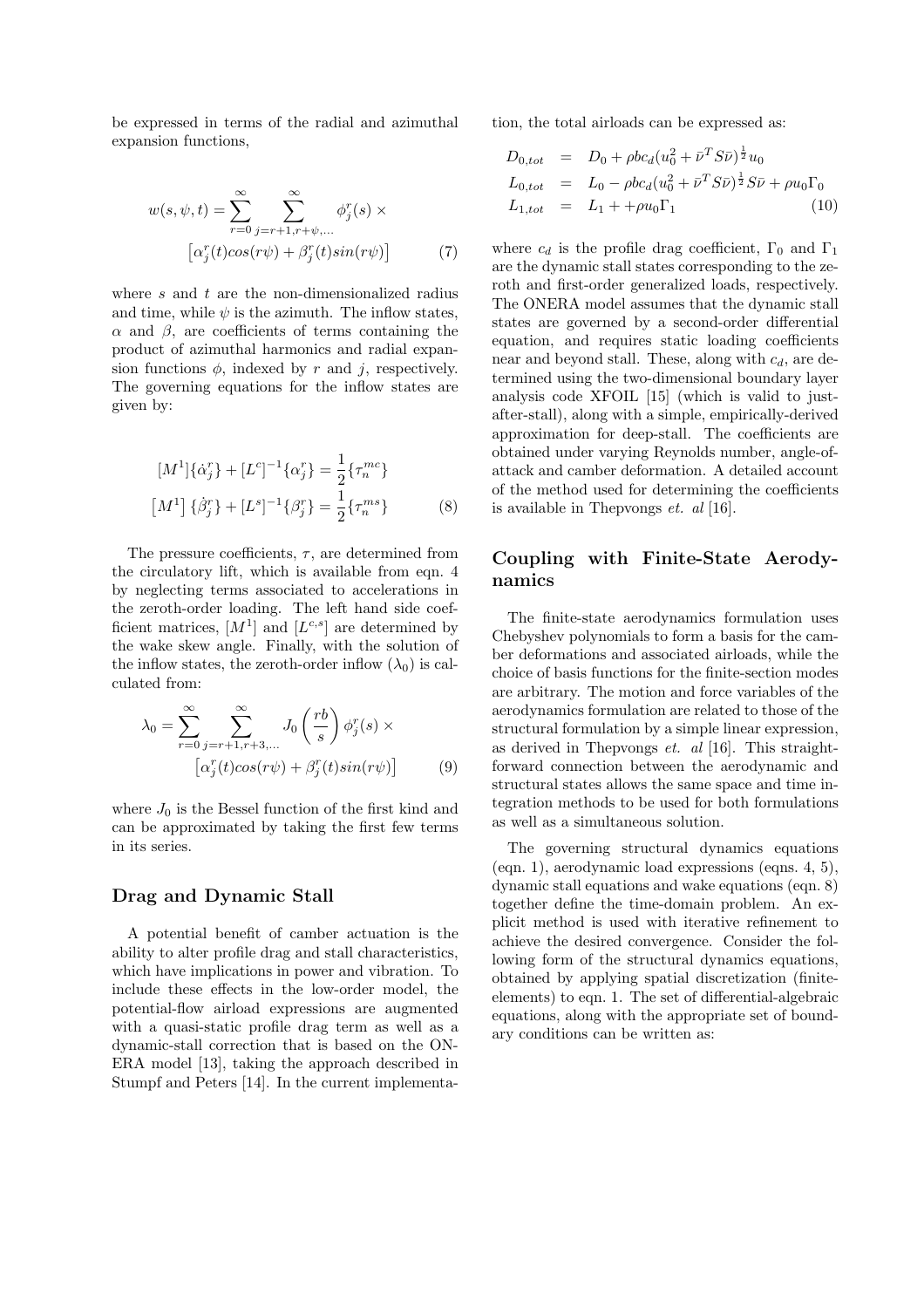$$
A(X_p)\dot{X}_p + S(X_p, \hat{X}_p) = L_{FS}(X_p, \dot{X}_p, \hat{X}_p, \n\alpha \mid_p, \beta \mid_p, \bar{\Gamma}_p) \nBC(\hat{X}_p) = 0
$$
\n(11)

where  $A$  is the inertia matrix operator,  $S$  is the structural matrix operator, written as functions of the structural state vector,  $X$ , its time derivative,  $\dot{X}$ , and boundary values,  $\hat{X}$ . These, along with the aerodynamic states, are all obtained at the current time (time is indexed by  $p$ ).

The load matrix operator  $L_{FS}$  is the contribution of the aerodynamic loading which is a function of the structural, inflow, and dynamic stall states. A simple three-point backwards Euler timeintegration scheme is used in accordance with the first-order form of the structural and potential flow governing equations (the  $\ddot{\bar{h}}$  term of eqn. 4 is obtained by first derivatives of the velocity, which is a structural state variable due to the mixed formulation). A four-point scheme is used to integrate the secondorder dynamic stall equations. The time-integration formulas are:

$$
\dot{()}_p = \frac{3\dot{()}_p - 4\dot{()}_{p-1} + 1\dot{()}_{p-2}}{2\Delta t}
$$
\n
$$
\ddot{()}_p = \frac{2\dot{()}_p - 5\dot{()}_{p-1} + 4\dot{()}_{p-2} - 1\dot{()}_{p-3}}{(\Delta t)^2}
$$
\n(12)

The nonlinear system is solved, along with the boundary conditions of eqn. 11 by Newton-Raphson iterations, with the Jacobians of the left-hand side operators of eqn. 11 available in closed form.

#### Trim

The enforcement of vehicle equilibrium adds more variables and constraints to the aeroelastic problem. The present work assumes a wind-tunnel setup, where the variables are taken to be the collective, sine and cosine components of the cyclic pitch, and equilibrium is represented by specifying values for the time-averaged thrust, pitch and roll moments. An auto-pilot method has been described by Peters et. al [17], which makes incremental changes to the control settings at every timestep. The control settings are governed by:

$$
\tau \ddot{\theta} + \dot{\theta} = J^{-1} \{ a(G - g) - b\dot{g} - d\ddot{g} \}
$$

$$
J_{kl} \approx \frac{1}{T} \int_0^T \frac{\partial g_k}{\partial \theta_1} dt
$$
(13)

where  $\theta = [\theta_0 \quad \theta_{1c} \quad \theta_{1s}]^T$  is the control settings, and  $G$  and  $q$  are the target and current values of the variables representing equilibrium (i.e., the thrust, pitch and roll moments), respectively. For the test cases run in this study, coefficients b, d, and  $\tau$  are set to zero, and  $a = 1/T$ , where T is the period. The "trimmability matrix"  $J$  can be approximated by numerically-computed Jacobian, determined by stepping the controls and examining the response at an instant one revolution later. It should be noted that the trim is solved externally to the aerodynamic and structural equations, using the time integration scheme of eqn. 12. Since the body loads are computed from structural variables, namely the root reaction loads, the trim is independent of the aerodynamics. Thus, the same trim algorithm and implementation is used for the low-order and CFDbased analyses.

## High-Fidelity Aerodynamics Formulation

Unstructured or mixed-element CFD methods have advantages over structured-based CFD methods that can be exploited for rotorcraft analysis. In particular, rapid grid generation for complex configurations is usually cited as a major reduction in the preprocessing stage. Additional advantages exist because unstructured methods can model rotors with fewer overset grids, resulting in less computational expenditure for grid motion and potentially a reduction in numerical errors via fringe and orphan computations. The most physically correct analysis requires that all surfaces be accurately modeled via the time-accurate Navier-Stokes equations, requiring that two frames of motion be modeled during a single simulation. While several options exist, one of the most applied approaches utilizes a combination of overset grids to generate smaller grids around each rotor blade, which then rotate through a background grid that may include a fuselage, ground planes, or other important configurations. This overset approach has been used to correctly capture the general experimental trends on several configurations by Hariharan [18], Potsdam et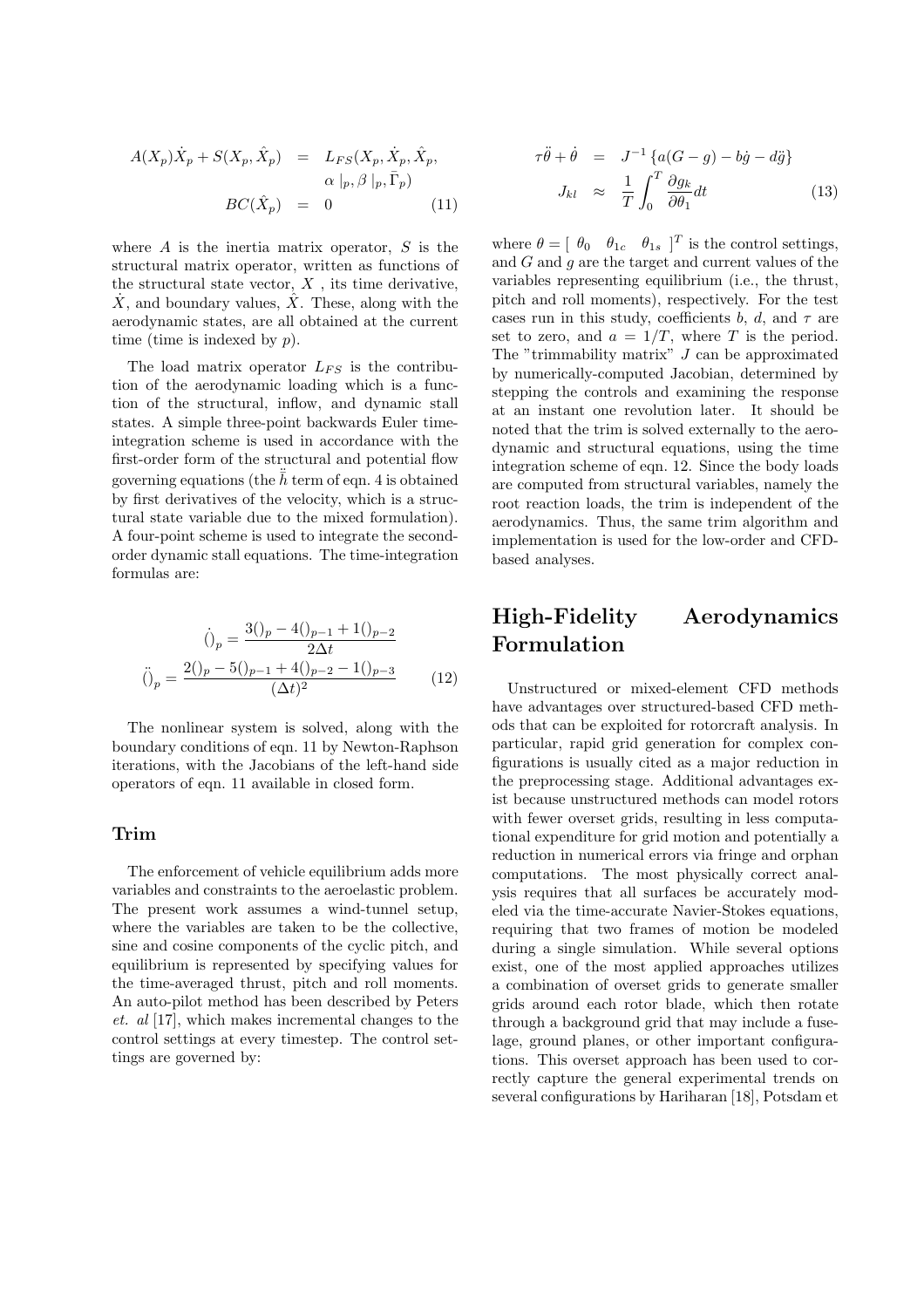al  $[3]$  and Duque *et. al*  $[19]$ , O'Brien and Smith  $[20]$ and Abras and Smith [21].

Because of the potential of the unstructured methodologies for advanced rotor configurations, as well as their ability to rapidly model rotor vehicle components, an unstructured methodology has been chosen to provide the aerodynamic simulation for this effort. The unstructured methodology selected for this effort is the FUN3D code developed at the NASA Langley Research Center [22–24]. FUN3D can resolve either the compressible or incompressible RANS equations on unstructured tetrahedral or mixed element meshes. The incompressible RANS equations are simulated via Chorin's artificial compressibility method [25]. A first-order backward Euler scheme with local time stepping has been applied to steady-state applications, while a second-order backward differentiation formula (BDF) has been utilized for time-accurate simulations. A pointimplicit relaxation scheme resolves the resulting linearized system of equations. The RANS equations are resolved via non-overlapping control volumes surrounding each cell vertex or node where the flow variables are stored. Inviscid fluxes on the cell faces are solved via Roe's scheme [26] that splits the flux differences. The viscous fluxes are computed with a finite volume formulation to obtain an equivalent central-difference approximation.

The FUN3D methodology was originally developed for fixed-wing applications by NASA researchers. Georgia Tech researchers have extended it for rotary-wing applications of interest, as described by O'Brien and Smith [20] and Abras and Smith [21]. O'Brien [27] has shown that FUN3D's steady incompressible formulation is not only robust for low-speed flight regimes, but both compressible and incompressible results comparable to structured methods are obtained when the grids are locally comparable on the surface and boundary layers. In addition, O'Brien developed an overset formulation of FUN3D to handle mixed inertial-moving frames necessary to model rotating wings. This formulation makes use of the DiRTLib [28] and SUGGAR [29] libraries to compute the cell connectivity and provide the hole cutting necessary with moving frames. Abras [30] has extended the FUN3D code further to provide full rotor articulation, as well as loosecoupling with a computational structural dynamics code, assuming that the rotor is modeled as a structural beam. These extensions form the basis for the three-dimensional aeroelastic rotating wing simulations, extended further to include camber deformations.

### Modifications for Aeroelastic Coupling

While many of the components necessary to perform rotating, overset computations were extended by prior Georgia Tech researchers, there remained a number of modifications that were necessary to accomplish full surface deflections within a tightlycoupled framework. FUN3D is capable of handling multiple grids to define the rotor blade and, as a massively parallel simulation methodology, will decompose each grid further as it parses the computational load among a number of processors. The current coupling scheme uses subdivisions of the blade surface nodes, dividing them into smaller groups (as later described). In order to couple FUN3D, the nodes of each of the blade surfaces in FUN3D must be identified and sorted into the groups. The blade local coordinates of the surface nodes in FUN3D are collected from each processor. The CFD nodes that define the edges of the groups may belong to more than one group, so the nodes are flagged to ensure that the same surface node is not passed to included in the coupling more than once. Another array containing the coordinates of the surface face centers is created and sorted in the same way.

As is the case with most CFD solvers, FUN3D resolves the primitive variables of the flowfield using a nondimensional system. NLABS, as is typical for CSD solvers, uses dimensional quantities. Thus, the pressure coefficient on each cell face that lies on the blade surface is computed within the CFD code, and are then dimensionalized using the freestream pressure of the simulation. Similarly, spatial coordinates of each cell are dimensionalized and the area of the CFD cell computed, so that a dimensional force is computed from the cell pressure and area. This force array is passed into NLABS, which finds the structural deflections at each node location and passes the new coordinates back to FUN3D, along with the orientation of the blade.

For the coupling, it is necessary to deform not only the CFD surface, but also the CFD volume grid. As illustrated in Refs. 21 and 30, large surface deflections from not only the elasticity of the blade but new trim or articulation commands can cause the blade near-body grid to encounter poor cell resolution. In order the minimize the volume grid deformation, the elastic deflection of the blade is included in the Euler angle rotations. For example, in this application, the pitch angle is defined as the control pitch angle plus 0.5 times the elastic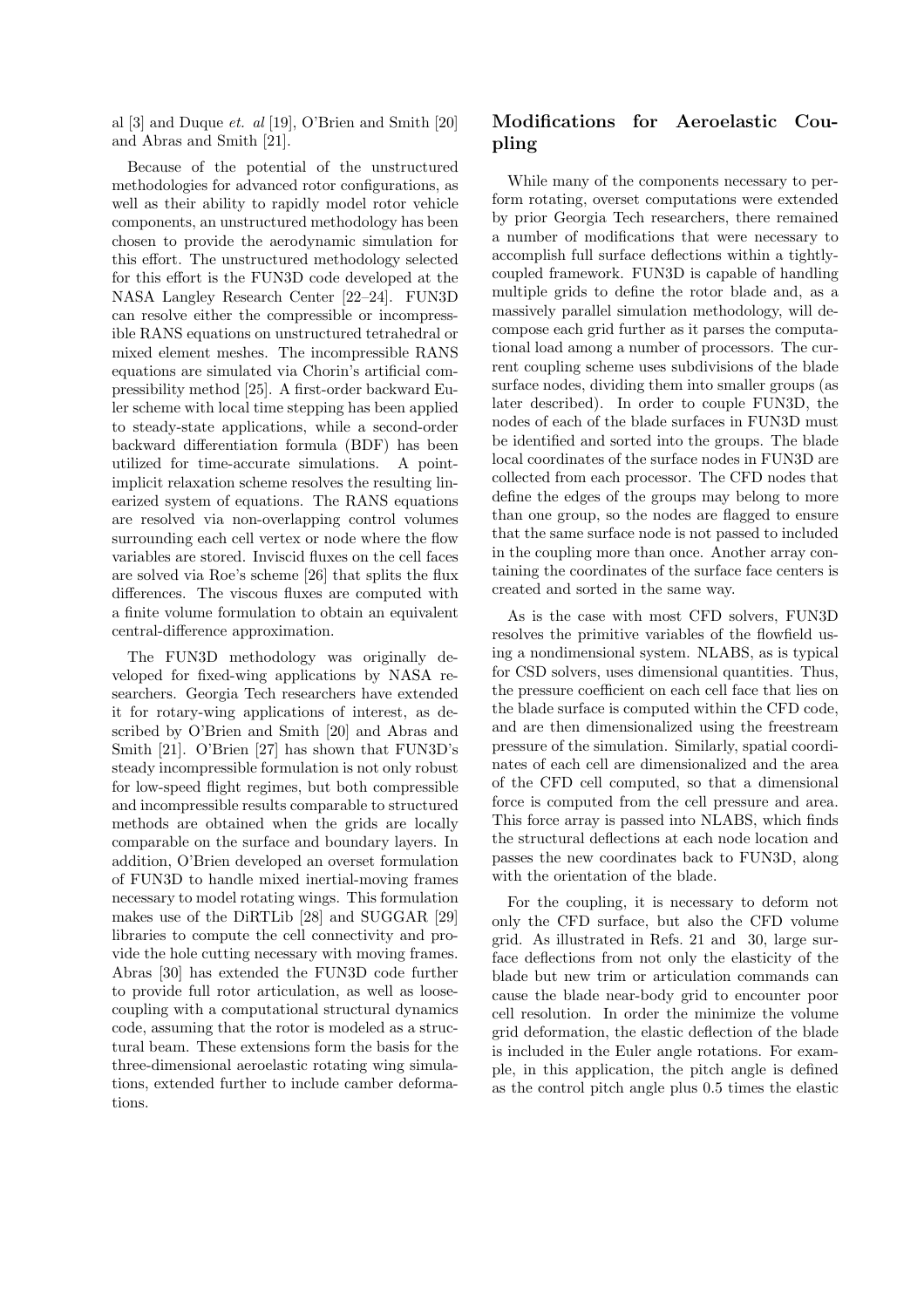twist of the blade at the tip. Flap and lead/lag angles are defined using a straight line extending from the elastic axis at the root to the location of the elastic axis of the tip. Using the deformations and any control changes from NLABS, the pitch, flap, and lead/lag angles are extracted and updated in the six degree-of -freedom motion equation. The remaining elastic deformations are then applied to the rotor surface. The near-field volume grid based on the new surface node coordinates is then generated, and the SUGGAR library [29] is then accessed to calculate new connectivity data. At this point the flow solver is allowed to advance to a new time step at which point the process is repeated.

## Time Coupling and Initialization

Due to its computational cost, the CFD-based analysis uses a weaker coupling of the fluid and structural solutions compared to that of the loworder model. Any coupling scheme that needs repeated solutions of the CFD or modification of the CFD boundary conditions during a timestep would not likely be affordable. Instead, the current approach obtains separate solutions for the CFD and CSD analyses, where, within a given timestep, the computed state of one is held fixed during the solution of the other, using the most-recently available information and no subiterations. It has been demonstrated by prior work [31, 32] that for hover and forward flight that a loose-coupling between the CFD and CSD codes is sufficient. Further, fixedwing researchers, (e.g. Refs. 33, 34), have shown that for the small time step size needed for a stable (uncoupled) CFD solution, that the resulting errors are negligible.

To further reduce computational time, the loworder aerodynamics model supports the initialization and trimming of the CFD-based aeroelastic analysis. Long-time simulations are required for computation of the trim Jacobian and convergence to a sufficiently periodic and trimmed response. The low-order model can be used to compute the Jacobian and provide a starting condition of the CFDbased analysis. The starting condition is obtained by allowing the low-order model to run to convergence, then extracting the structural state and control settings. These are used to initialize the CFD-based analysis, which is run with the low-order model kept activated. The applied aerodynamic



Figure 1: Simulation flow.

loads are set to gradually transition from those of the low-order model to those of the CFD in order to prevent disturbances that may be slow to decay.

The time-coupling scheme described above is formalized by augmenting eqn. 11 so that the scheme becomes:

$$
A(X_p)\dot{X}_p + S(X_p, \hat{X}_p) =
$$
  

$$
\zeta L_{CFD}(X_{p-1}, \dot{X}_{p-1}, \hat{X}_{p-1}) + (1 - \zeta)L_{FS}
$$
 (14)

where  $L_{CFD}$  represents the numerically-computed (non-linear) CFD loads (transformed and integrated to structural forcing variables, as described in the following section) and  $\zeta$  is the weighting factor that controls the transition between the CFD and loworder loads  $(0 \le \zeta \le 1)$ .

A diagram showing the general operation of the combined aeroelastic simulation is shown in Fig. 1.

## Transformation of Fluid – Structure Variables

The fluid and structure wetted surfaces are discretized separately according to the resolution requirements of the individual analyses. Therefore a transformation is needed to properly connect the motion and force variables between the two. This transformation has to consider the presence of camber-wise flexibility in addition to the usual beam degrees-of-freedom. Although the finite section modes are treated as one-dimensional beam variables, they are defined in a discrete way within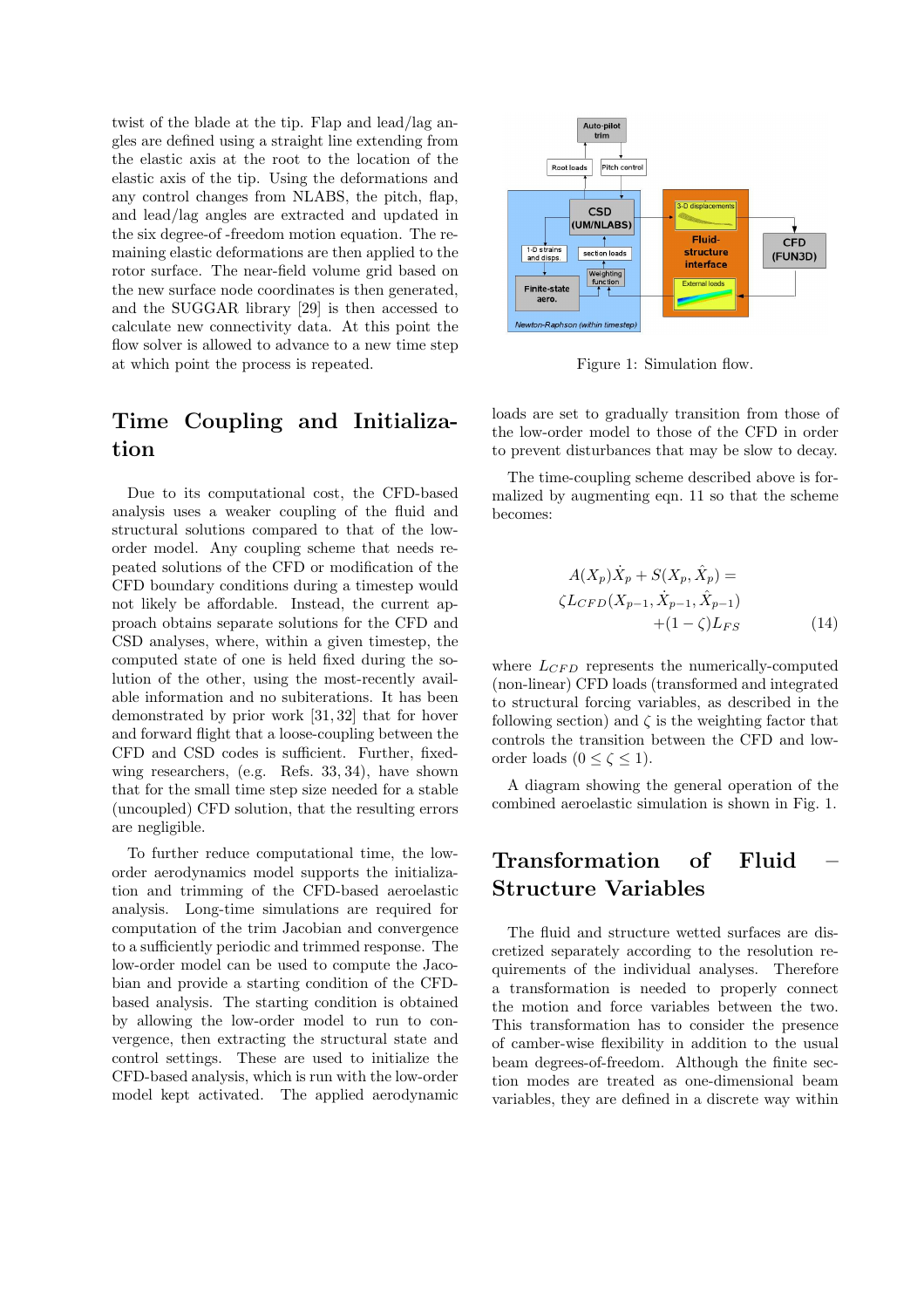the cross-section analysis. This is accomplished by specifying the modes' contribution to the displacement at a selected number of grid points within the cross section (which are a subset of the total grid points used to discretize the cross-section problem). Additionally, the motion of these crosssection grid points is determined partly by warping arising from sources other than the finite-section modes. For these reasons, quantities at the CFD grid cannot be directly expressed by (or integrated to) one-dimensional beam variables, as is often done when coupling CFD to conventional beam analyses [31, 32].

An intermediate step involving the threedimensional structural grid is required. From this three-dimensional structural grid, the displacements are interpolated to the CFD grid finite-element shape functions, as originally described by Pidaparti [35] and extended by [37]. A triangulation of the structural grid points forms a new set of elements which are used solely for the interface. Next, for each structural interface element, all enclosed CFD nodes are identified. The criterion for enclosure is that there exists a vector normal to the element that intersects both the element and the grid point. Among the structural interface elements meeting this criterion, the one having the shortest distance to the CFD node is used for interpolation. The displacement of this CFD node,  $u_j^{CFD}$ , is defined by:

$$
u_j^{CFD} = N_j u_i^{CSD} + R d_j \tag{15}
$$

where  $u_i^{CSD}$  is the column matrix of the displacements at the nodes of the structural interface element i, and  $N_i$  is the row matrix containing the element shape functions evaluated at the CFD node. The shape functions are linear for the 3-node element. The last term in the above equation accounts for separation between the CFD node and the element plane. It preserves the separation distance and CFD node's local coordinate within the element throughout the deformation. The vector from the element plane to the CFD node is  $d_i$ , and the matrix rotating the element normal from its undeformed to deformed orientation is R.

The transformation of the forces from the CFD cell centers to the structural interface mesh uses the same finite-element shape functions. The force at a CFD cell,  $F_k^{CFD}$ , is distributed to the nodes of the enclosing structural interface element by the relation:

$$
F_i^{CSD} = N_k^T F_k^{CFD} \tag{16}
$$

where  $N_k$  represents shape functions evalutated at the cell center position  $k$ . Some CFD nodes may not be enclosed by a structural interface element due to the boundaries of the CFD and CSD grids being slightly offset. The present study attempts to model the same geometry (the wetted surface) in each analysis, therefore the offset is caused only by the different discretizations in each grid or numerical precision errors. For the displacement of these points, extrapolation is performed using a function fitted to the structural interface grid:

$$
u_j^{CFD} = \sum_{i=1}^{P} \left[ \gamma_{ji} (x_i^{CSD} - x_j^{CFD})^2 + r^2 \right]^{\frac{1}{2}} \tag{17}
$$

where  $x_i^{CSD}$  and  $x_j^{CFD}$  are the position of the structural and fluid nodes, respectively.  $P$  is the total number of structural nodes over which the extrapolation function is formed,  $r$  is a shape parameter (Ref. 36) and  $\gamma_{ji}$  are the computed weighting coefficients. Following the extrapolation, the displacements of these points are averaged with its neighbors to improve smoothness between interpolated and extrapolated regions. Forces originating from CFD cell centers not enclosed by any element are simply lumped along with its moment contribution to the nearest structural node.

In the current study, the CSD and CFD meshes are subdivided into four domains, corresponding to the tip, root, top and bottom surfaces of the blade. The interpolations (specifically, the searching) and extrapolations are done separately for each domain to reduce overall computational costs. The interpolation and extrapolation algorithms described above are implemented in modified versions of the work by authors of Refs. 36 and 37.

It should be mentioned that the fluid and structural problems should ideally form a closed system, as discussed by Smith [38]. The right-most term of eqn. 15, which has been added as part of the current work, removes the conservation of work across the interface that normally occurs with finite-elementbased interpolation. This term, however, improved accuracy of the interpolations when the separation distance between the CFD nodes and its enclosing element became large, as discussed in the next section. Similarly, the method of extrapolation and integrating forces for unenclosed CFD nodes does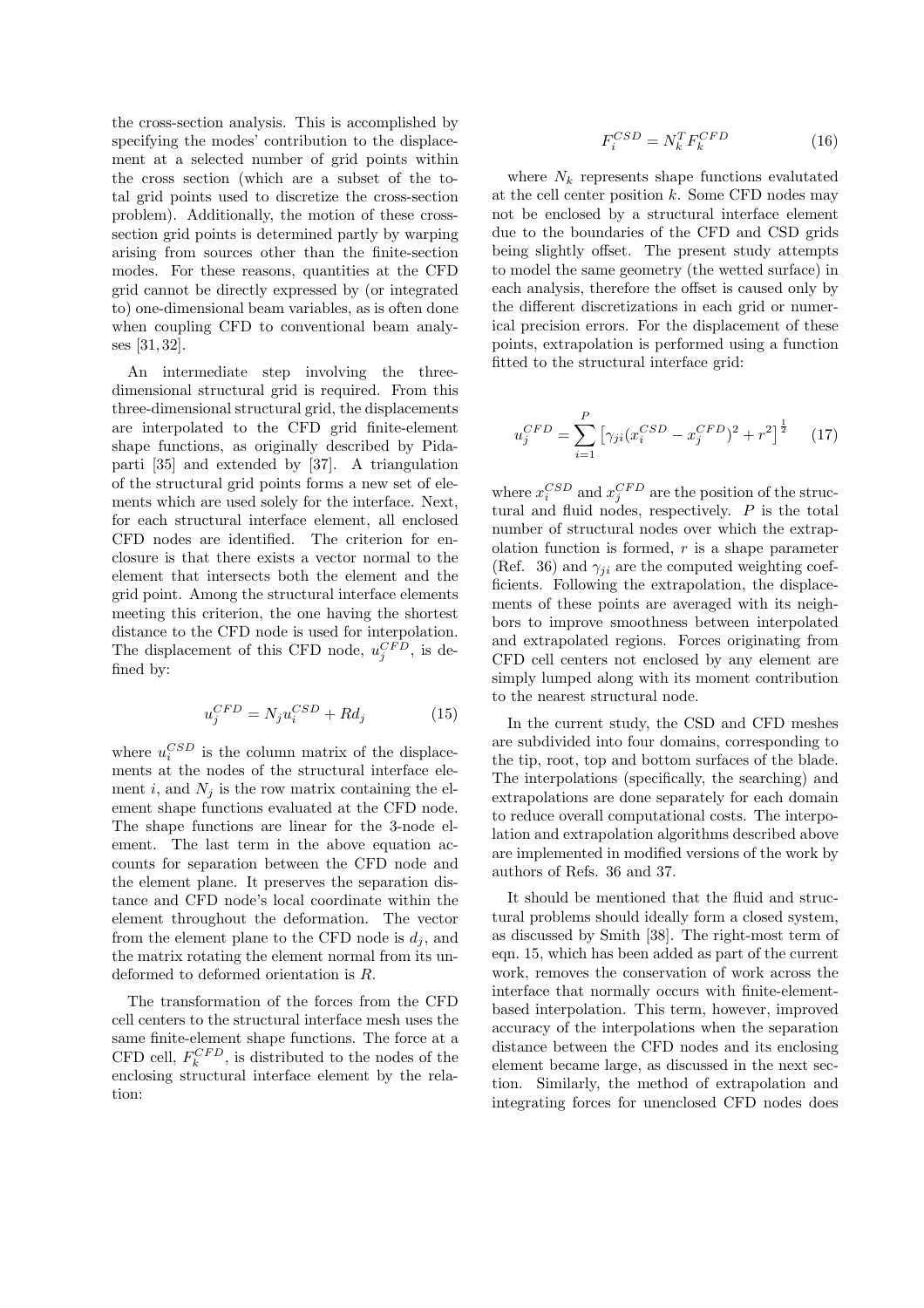not enforce conservation of work. Errors resulting from the addition/loss of energy through the transformations are presumed to be small. This should be further investigated, however, in future studies.

## Numerical Investigation: Rotor Model and Discretization

Results presented in this study are based on a scaled BO105 rotor model. The rotor is hingeless, 4-bladed, and has a 2-m tip radius. From 0.44R to the tip, the blade has a 0.121-m chord and an NACA 23012 airfoil, modified with a trailing-edge tab. The rotation speed is 109 rad/s.

The CFD blade surface grid (Fig. 2) was constructed from the detailed geometry provided in Ref. 39. The moving-volume grid forms a rectangular prism that encloses the region between 1-chord length inboard of the root-most blade edge to 2 chord lengths beyond the tip, 1-chord length ahead of the leading edge to 1-chord length behind the trailing edge, and 2-chord lengths below the blade to 2-chord lenghts above it. A total of 896,241 nodes are contained in the moving-volume grid of each blade. The background grid is a cylinder extending 40 m above and below the rotor, with a diameter of 80 m, and is comprised of 1,046,807 nodes.

The CSD discretization is defined by the distribution of finite-element nodes along the beam reference line, along with grid points within the crosssections at those nodes. For the reference line, there are 43 elements, concentrated near the transition region. Each cross section contains 80 grid points, distributed along the wetted surface and concentrated near the leading and trailing edges. These grid points and their triangulation for the fluid-structure interface is shown in Fig. 3. A summary of the fluid and structural discretizations is given in Table 1.

For the cross-section properties, integrated mass and stiffness data for the conventional beam degrees-of-freedom were available, however, detailed layup information could not be obtained. The finitesection mass and stiffness were set to values [16] that prevented significant camber deformation due to aerodynamic loads or dynamic response. This created a realistic condition for the initial validation of the simulations.



(a) CFD surface grid



(b) Near-field blade grid



(c) Full CFD volume grid

Figure 2: CFD grids for the BO105 rotor.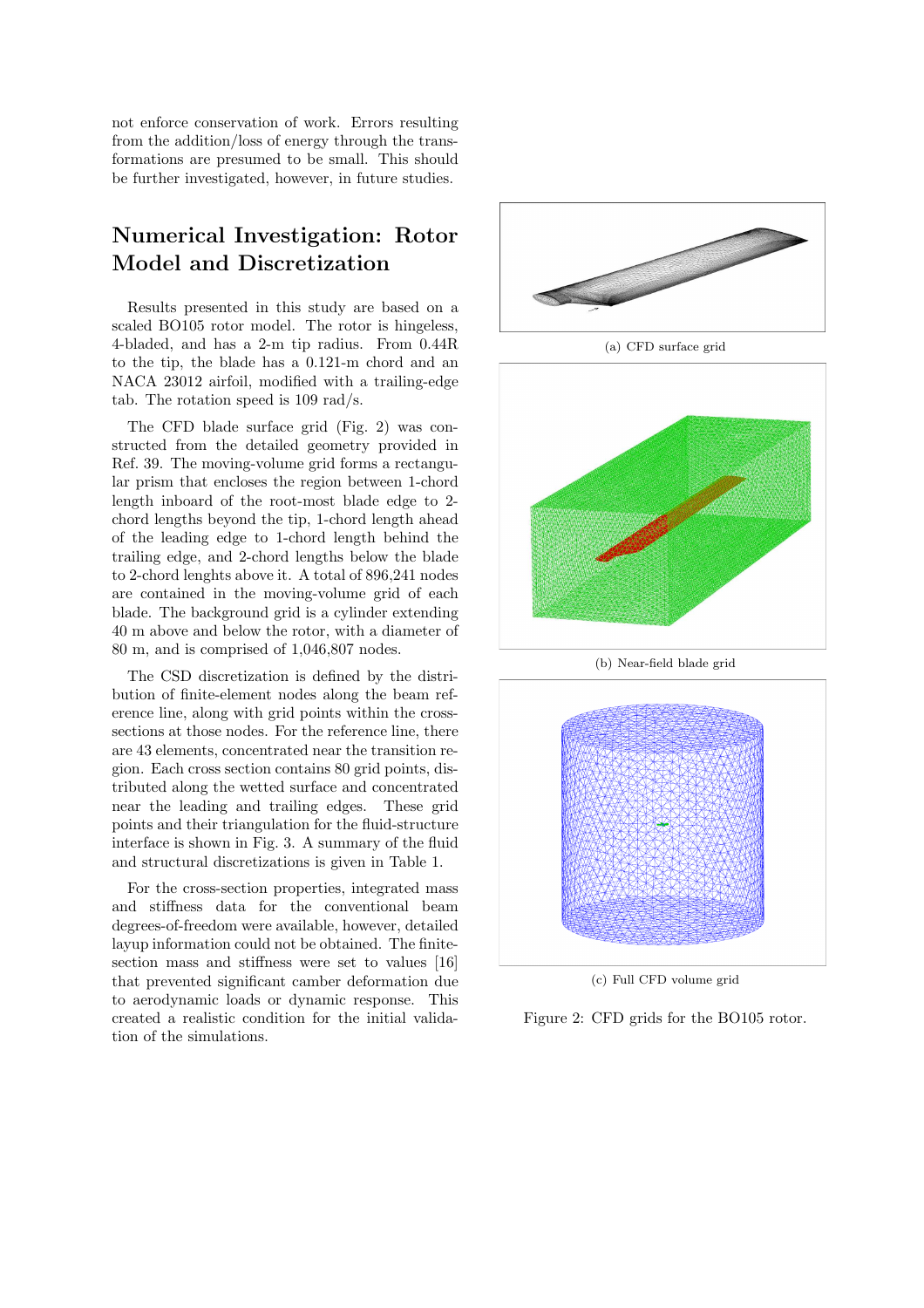

Figure 3: CSD mesh for the BO105 rotor.

Table 1: Blade discretization summary (per blade).

| CFD surface nodes          | 20398 |
|----------------------------|-------|
| CFD surface cells          | 40972 |
| Structural interface nodes | 3680  |
| Structural interface cells | 6864  |
| Structural 1-D elements    | 43    |

### Numerical Investigation: Results

### Verification of the Fluid – Structure Transformation

The basic methodology of the interface algorithms has already been validated for a set of canonical cases, as presented by Lee [37]. Several aspects of the interface are re-examined, using the grids for the BO105 model currently being studied. To verify the transformation of forces, a load was prescribed at the CFD cell centers that varied substantially in amplitude and orientation. Fig. 4 shows the distribution of the amplitude along the top and root surfaces. These forces were then transferred to the structural nodes through the interface, and integrated to find the total forces and moments acting on the blade (the latter about the hub center). Under this loading, the error in the global forces along the three axes was found to be less than  $1 \times 10^{-12}$ % and for the moments, less than 0.01%.

A visual approach was employed to verify the displacement transformations. A sample displacement field was set up by applying transverse and finite-section (camber-wise bending) forces along the structure, producing large displacements. Fig. 5 shows the co-movement of the fluid and structural wetted-surface nodes.

The necessity of the rotational term in the in-



Figure 4: Test load magnitude  $(N)$  at discrete points on CFD grid.



Figure 5: Sample undeformed and deformed grids including camber-wise bending response – small points: CFD; large points: structural interface.

terpolation scheme of Eqn. 15 is demonstrated in Fig. 6. Because the CSD grid is substantially coarser than that of the CFD, the CFD-node-to-interfaceelement distance can become large when there is discontinuous geometry in the CFD grid. An example is the transition region of the blade, near the trailing-edge tab. Fig. 6 shows this region, where the view is from the root towards the tip, as indicated by the arrow in Fig. 2(a). A 20 $\degree$ rigid-body pitch rotation is applied to the structure, and the interface transforms the CFD mesh shown in Fig.  $6(a)$ . The rotational term in the interpolation equations preserves the shape of the mesh  $(Fig. 6(b))$ , while neglecting the term causes the surface to become wrinkled (Fig.  $6(c)$ ).

#### Forward Flight

With verification of the fluid-structural interface, several characteristics of the aeroelastic response are examined for a forward-flight condition. The advance ratio considered is 0.25, and the shaft angle is −5 ◦ . Following the wind-tunnel experiments of Ref. 39, the trim condition is 3100N thrust  $(F_z)$ , zero pitching moment  $(M_y)$  and zero rolling moment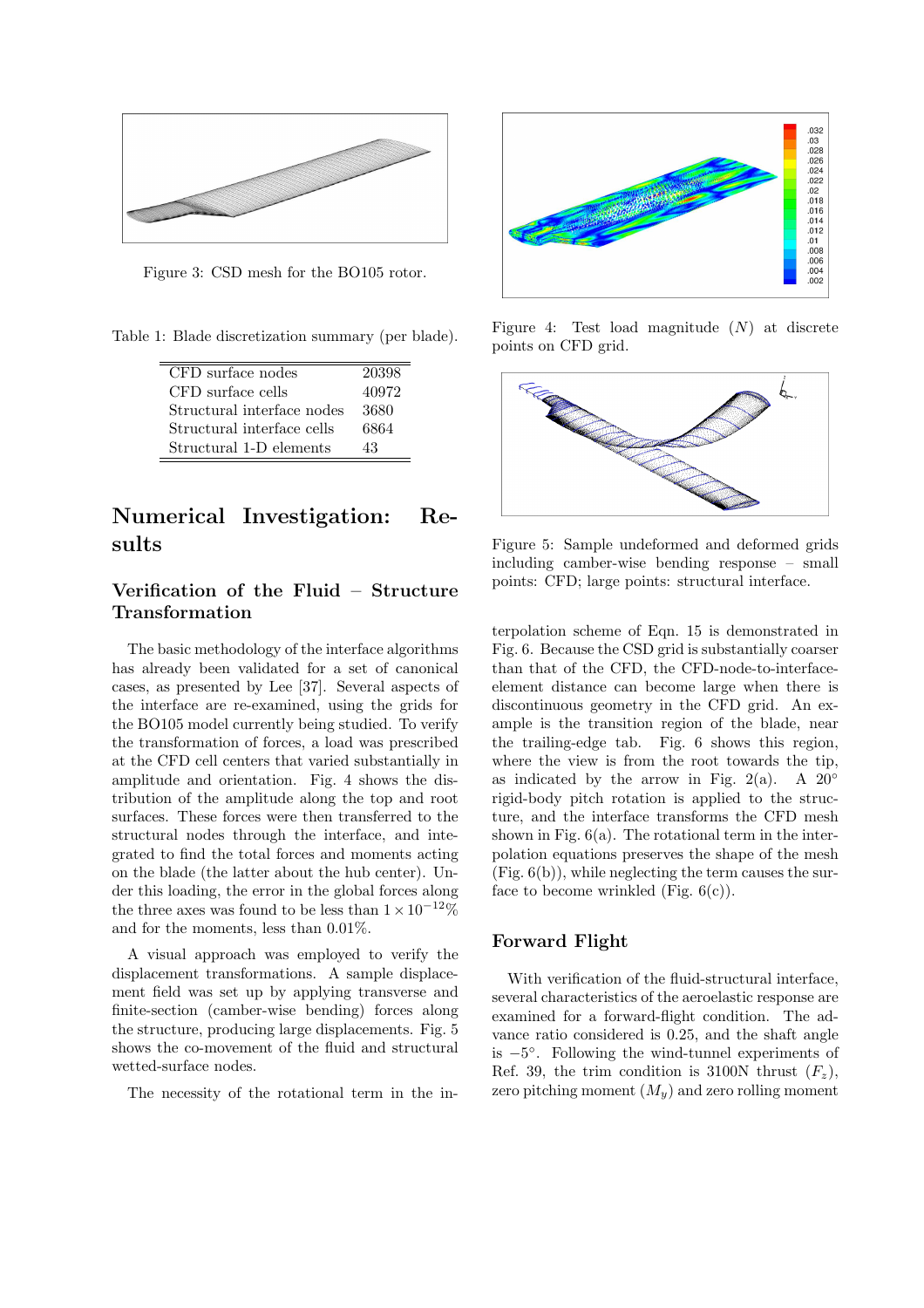

Figure 6: CFD grid near trailing edge of transition region; a) original; 20 deg. pitch applied through fluid-structure interface with (b) and without (c) rotational term in Eqn. 15.

 $(M_x)$ , evaluated as time-averaged quantities. In the first set of results, the effect of the transition length between the low-order and CFD loads is examined. Three time functions are setup for the variation of  $(\zeta)$  in Eq. 14. The first is a step function, while the second two increase linearly from 0 to 1, over a half and full revolution. In the following figures, the first revolution contains the response computed by the low-order analysis after its convergence to periodicity and trim. After this revolution, the CFD solution begins along with the transition from the low-order to CFD loads, using one of the three transition methods.

Figure 7 shows the time-history of the instantaneous, fixed-frame hub loads, while Fig. 8 shows the control settings. Comparing the converged control settings of the low-order and CFD-based analyses (Table 2), there is a 0.6 ◦ difference in the collective, while the cosine and sine components differ by  $0.2^{\circ}$ and 0.3 ◦ , respectively. The step transition from loworder to CFD loads produces the largest deviation from the previously-established equilibrium. This deviation is reduced by the half-revolution ramp, then further by the full-revolution ramp. Despite this perturbation, the convergence of both the control settings and hub loads appear to take less time overall using the step transition. In examining the control settings, the collective changes at a faster rate with the step transition while also appearing to have a head start compared to the other transition methods. The sine and cosine components of the pitch control also show earlier arrival at the converged value, although the rate appears to be unaffected by the transition method. These results suggests that allowing the trim algorithm to act earlier on the CFD-based aeroelastic response is more important than avoiding disturbances caused by sudden transitioning. In other words, the damping (which is dominated by aerodynamic loading) is sufficient to decay the disturbances such that they are insignificant well before trim is reached.

Table 2: Control settings in degrees at convergence of trim and aeroelastic response.

|               | <b>CFD</b> | Low-order |
|---------------|------------|-----------|
| $\theta_0$    | 10.8       | 10.2      |
| $\theta_{1c}$ | 0.7        | 0.857     |
| $\theta_{1s}$ | $-2.5$     | $-2.82$   |

The second set of results compare the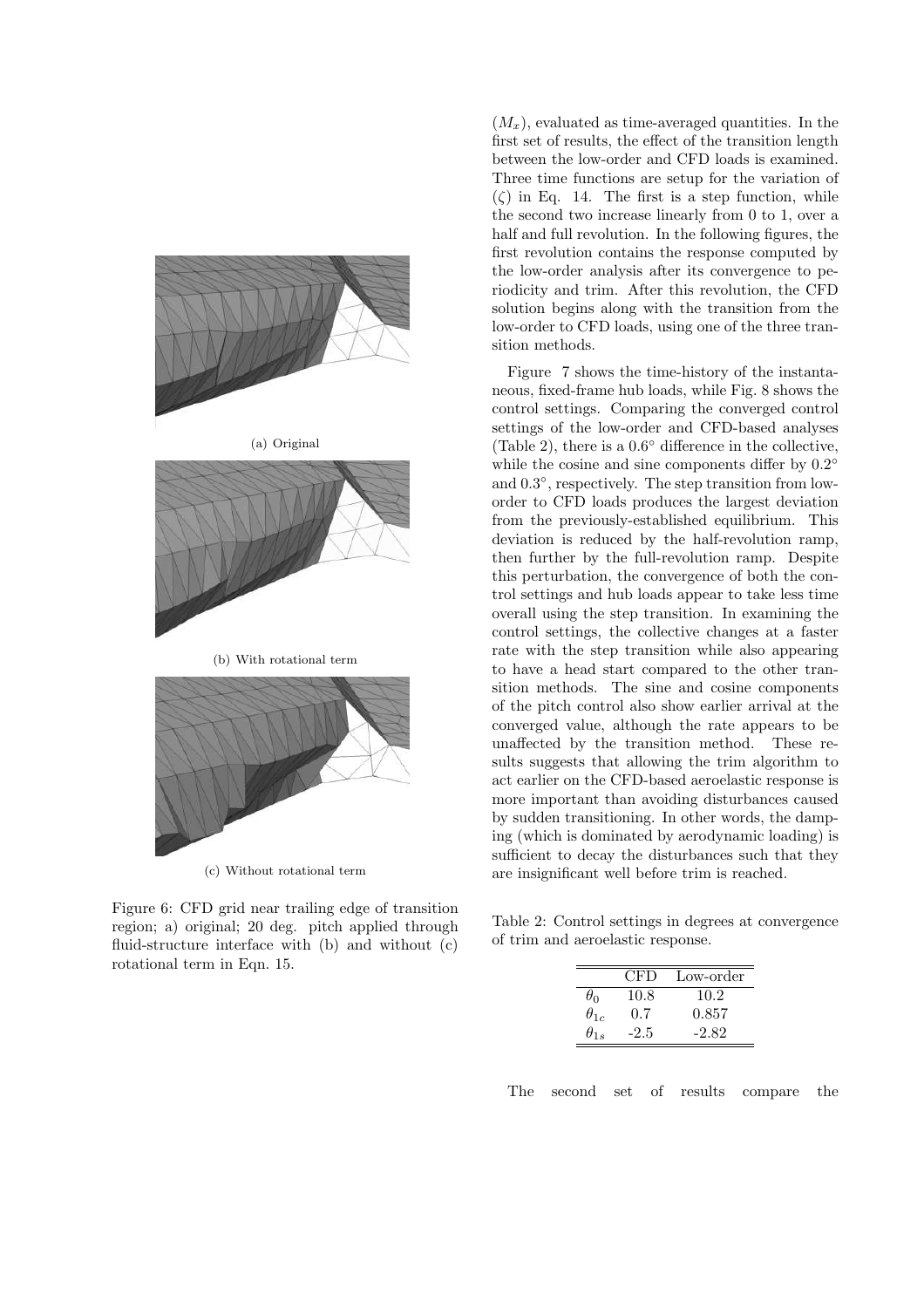

Figure 7: Pitch control history, varying length of transition between low-order and CFD loads.



Figure 8: Hub loads history, varying length of transition between low-order and CFD loads.



Figure 9: Hub forces comparison of converged loworder and CFD predictions.

periodically-converged, trimmed responses of the low-order and CFD analyses as an attempt to co-validate them. The fixed-frame hub forces are shown in Fig. 9, while the moments are shown in Fig. 10. The rearward and starboard-side loads,  $F_x$  and  $F_y$ , show good agreement in frequency and phase of the response, though significant differences are seen in the amplitudes, as well as the mean value of  $F_u$  relative to its amplitude. As expected, the mean values of  $F_z, M_x$ , and  $M_y$  approach the values enforced by the trim algorithm, however, large differences can be seen in most other aspects of the time response. Also, in the torque  $(M_z)$ , the low-order prediction of the magnitude of the mean value is 13% smaller than that of the CFD which if uncoupled from the other errors, may indicate that improvements in the drag model are needed. Lastly, it is important to note that for all of the fixed-frame loads, the CFD generally predicts a larger vibratory amplitude.

The tip deflections are presented in Fig. 11. The chordwise (positive in the leading direction), flapwise (positive up) and pitchwise (positive nose up) responses are shown. Several similarities can be seen in the predictions from the two analyses. In the chordwise response, both results show a dominant 1/rev component and a similar phase. The CFD loads produce a larger mean deflection in the lag direction, which agrees with the larger torque magnitude found in the hub loads. The flapwise response also shows agreement in several aspects. The positive peak occurs near 270◦ azimuth (0.75 of the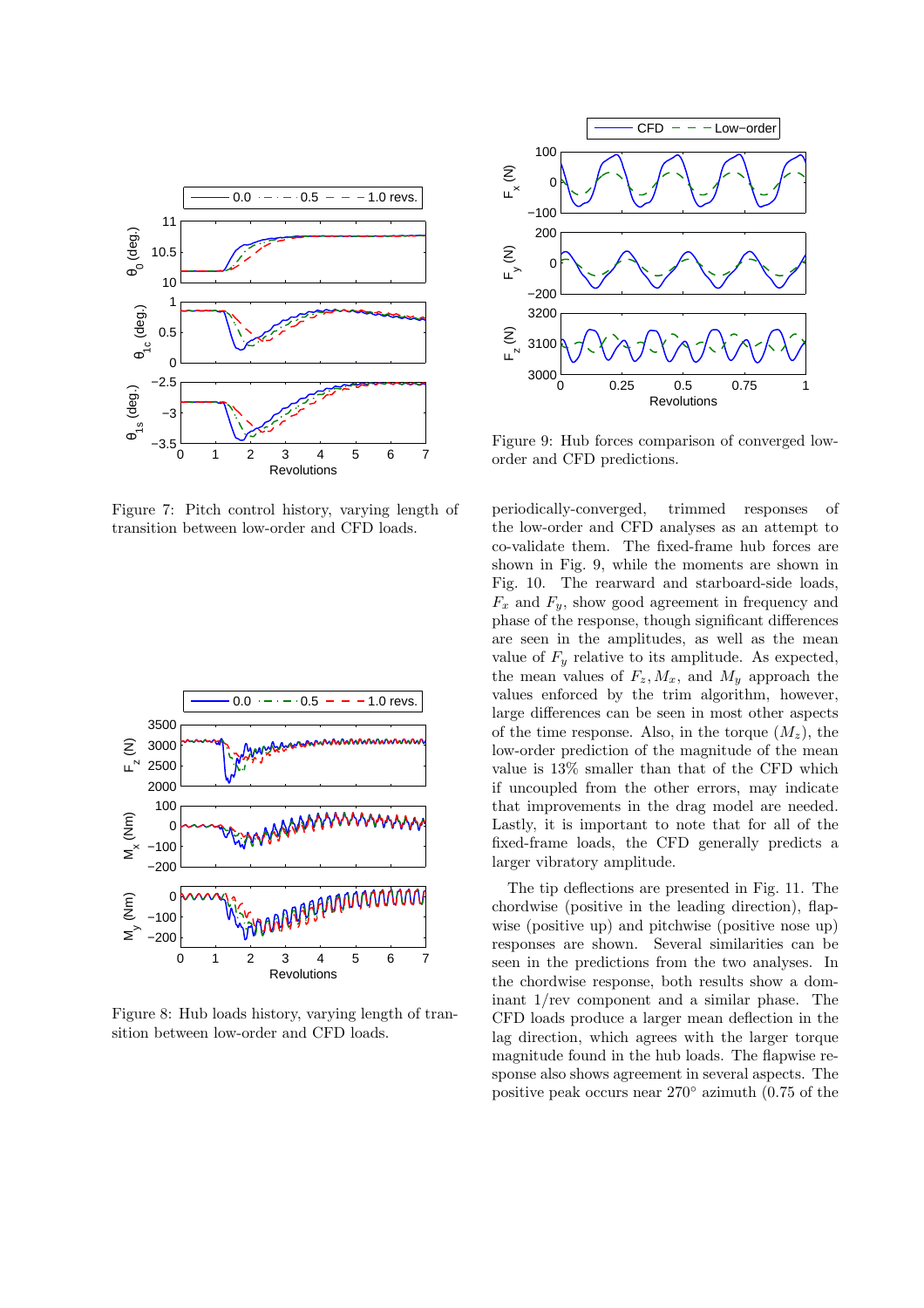

Figure 10: Hub moments comparison of low-order (converged) and CFD (latest rotation available) predictions.

revolution), while a flat response is seen near  $0^{\circ}$  azimuth. The CFD loads, however, appear to induce a more significant 3/rev component than those of the low-order model. The mean values from both predictions are similar. In the pitchwise response, the absolute rotation is shown (includes both elastic and rigid-body contributions). The CFD predicts a more negative overall rotation at the tip, despite the increased collective pitch. This suggests that a larger nose-down aerodynamic pitching moment is computed by the CFD analysis, and this may be the source of the requirement for increased collective pitch.

Despite the differences in the aeroelastic response predicted by the two aerodynamics models, correlation in several aspects including control settings, tip flapwise response and some hub loads, appear to verify a correct implementation, especially given the vastly different approaches used in coupling the analyses.

### Computational Requirements

The coupled code is executed on a cluster of IBM Power5+ 1.9 GHz processors. For the high-fidelity analysis, a total of 64 processors have been used: 63 for the parallel FUN3D computations and one for the serial computations which includes NLABS and SUGGAR. Execution takes about 4.5 minutes per time step (about 27 hours per revolution). It should be noted that a new version of SUGGAR,



Figure 11: Tip deflections comparison of low-order (converged) and CFD (latest rotation available) predictions.

which has been parallelized, is pending and should improve the execution speed. The combined loworder aerodynamics, structures and fluid-structure transformations take several seconds of serial computations for each time step.

### Concluding Remarks

A simulation for high-fidelity analysis of rotors with actuated, flexible airfoils has been presented. It includes a quasi-three-dimensional CSD analysis, RANS CFD (FUN3D) analysis, as well as coupling, trim and initialization algorithms. Results were presented for a scaled BO105 rotor that explored several aspects of the coupling in addition to the general time response. When using a low-order aerodynamics model for initializing the structural state and control settings, a sudden transition between the low-order and CFD-based loads was found to produce faster convergence to a periodic, trimmed solution compared to that produced by a gradual transition. A comparison of the aeroelastic response predicted by the low-order aerodynamics model and CFD showed agreement in trimmed control settings, as well as aspects of the tip deflections and fixedframe hub-loads. Although further validations are needed, these results serve as a basic verification of the methodology for coupling FUN3D with the three-dimensional CSD analysis.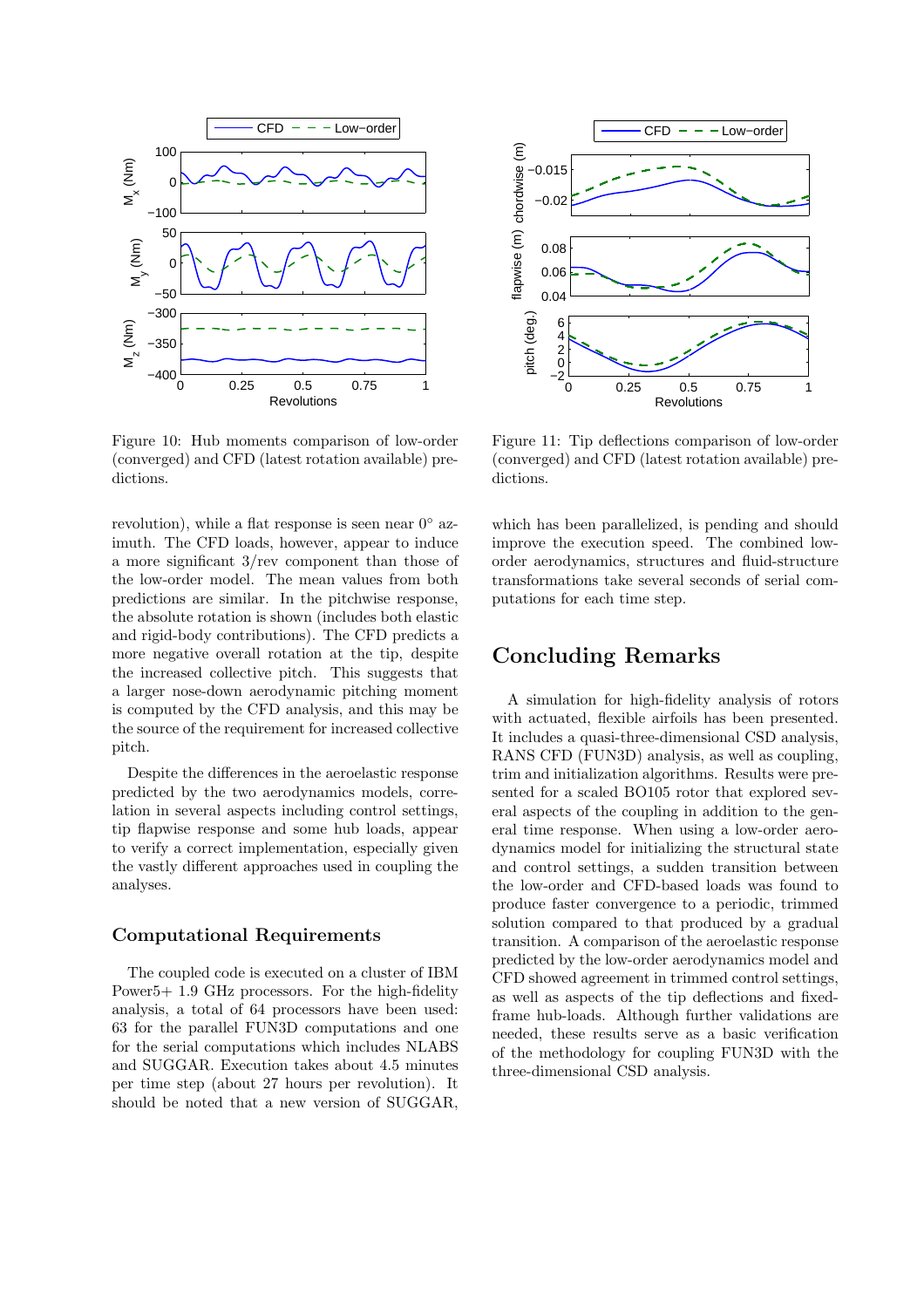### Acknowledgments

This work is sponsored by the National Rotorcraft Technology Center (NTRC) Vertical Lift/Rotorcraft Center of Excellence (VLRCOE) at the Georgia Institute of Technology and University of Michigan. Dr. Mike Rutkowski is the technical monitor of this center. Opinions, interpretations, conclusions, and recommendations are those of the authors and are not necessarily endorsed by the United States Government. Computational support for the NTRC was provided through the DoD High Performance Computing Centers at ERDC and NAVO through HPC grants from the US Army (S/AAA Dr. Roger Strawn).

#### REFERENCES

- 1. Anusonti-Inthra P., Sarjeant R., Frecker M. and Gandhi F., "Design of a Conformable Rotor Airfoil Using Distributed Piezoelectric Actuators," AIAA Journal, Vol. 43, No. 8, pp. 1684–1695, 2005.
- 2. Kota S., Ervin G., Osborn R., and Ormiston R., "Design and Fabrication of an Adaptive Leading Edge Rotor Blade," Proceedings of the  $64^{th}$  Annual Forum of the American Helicopter Society, Montreal, QC, 2008.
- 3. Potsdam, M., Yeo, H., and Johnson, W., "Rotor Airloads Prediction Using Loose Aerodynamic Structural Coupling." Proceedings of the American Helicopter Society 60th Annual Forum, Baltimore, Maryland, June, 7–10 2004.
- 4. Georgia Tech/Penn State/Northern Arizona team, "Revolutionary Physics-Based Design Tools for Quiet Helicopters," Final Report, DARPA Helicopter Quieting Program, Dec. 2006.
- 5. Makinen, S. et al, "OVERFLOW-RCAS CFD-CSD Coupling." Proceedings of the American Helicopter Society 62th Annual Forum, Phoenix, Arizona, May 9–11 2006.
- 6. Datta, A., and Chopra, I., "Prediction of UH-60A Dynamic Stall Loads in High Altitude Level Flight using CFD/CSD Coupling." Proceedings of the American Helicopter Society 61st Annual Forum, Grapevine, Texas, June 1–3, 2005.
- 7. Beaumier, P., Costes, M., Rodriguez, B., Poinot, M., Cantaloube, B., "Weak and Strong Coupling Between the elsA CFD Solver and the Host Helicopter Comprehensive Code." Proceedings of the the 31st European Rotorcraft Forum, Florence, Italy, Sept. 13–15, 2005.
- 8. Palacios R. and Cesnik C.E.S., "A Geometrically-Nonlinear Theory of Composite Beams with Deformable Cross Sections," AIAA Journal, Vol. 46, No. 2, pp. 439–450, February 2008.
- 9. Palacios R. and Cesnik C.E.S., "Cross-Sectional Analysis of Non-Homogeneous Anisotropic Active Slender Structures," AIAA Journal, Vol. 43, No. 12, pp. 2624–2638, December 2005.
- 10. Cesnik C. E. S. and Hodges D. H., "VABS: A New Concept for Composite Rotor Blade Cross-Sectional Modeling," Journal of the American Helicopter Society, Vol. 42, No. 1, pp. 27–38, January 1997.
- 11. Peters D.A., Hsieh M.A., and Torrero A., "A State-Space Airloads Theory for Flexible Airfoils." Proceedings of the  $62^{nd}$  Annual Forum of the American Helicopter Society, Phoenix, AZ, May 2006.
- 12. Peters D.A. and He C.J., "Comparison of Measured Induced Velocities with Results from a Closed-Form Finite State Wake Model in Forward Flight," of the  $45<sup>th</sup>$  Annual Forum of the American Helicopter Society, Boston, MA, May 1989.
- 13. Petot D., "Differential Equation Modelling of Dynamic Stall", La Recherche Aerospatiale, No. 5, pp. 59–72, 1989.
- 14. Stumpf W.M. and Peters D.A., "An Integrated Finite-State Model for Rotor Deformation, Nonlinear Airloads, Inflow and Trim," Mathematical Computer Modeling, Vol. 18, No. 3/4, pp. 115– 129, 1993.
- 15. Drela M. and Giles M.B., "Viscous-Inviscid Analysis of Transonic and Low Reynolds Number Airfoils," AIAA Journal, Vol. 25, No. 10., pp.1347–1355, October 1987.
- 16. Thepvongs S., Cesnik C.E.S., Palacios R., and Peters D.A., "Finite-State Aeroelastic Modeling of Rotating Wings with Deformable Airfoils ," Proceedings of the 64th Annual Forum of the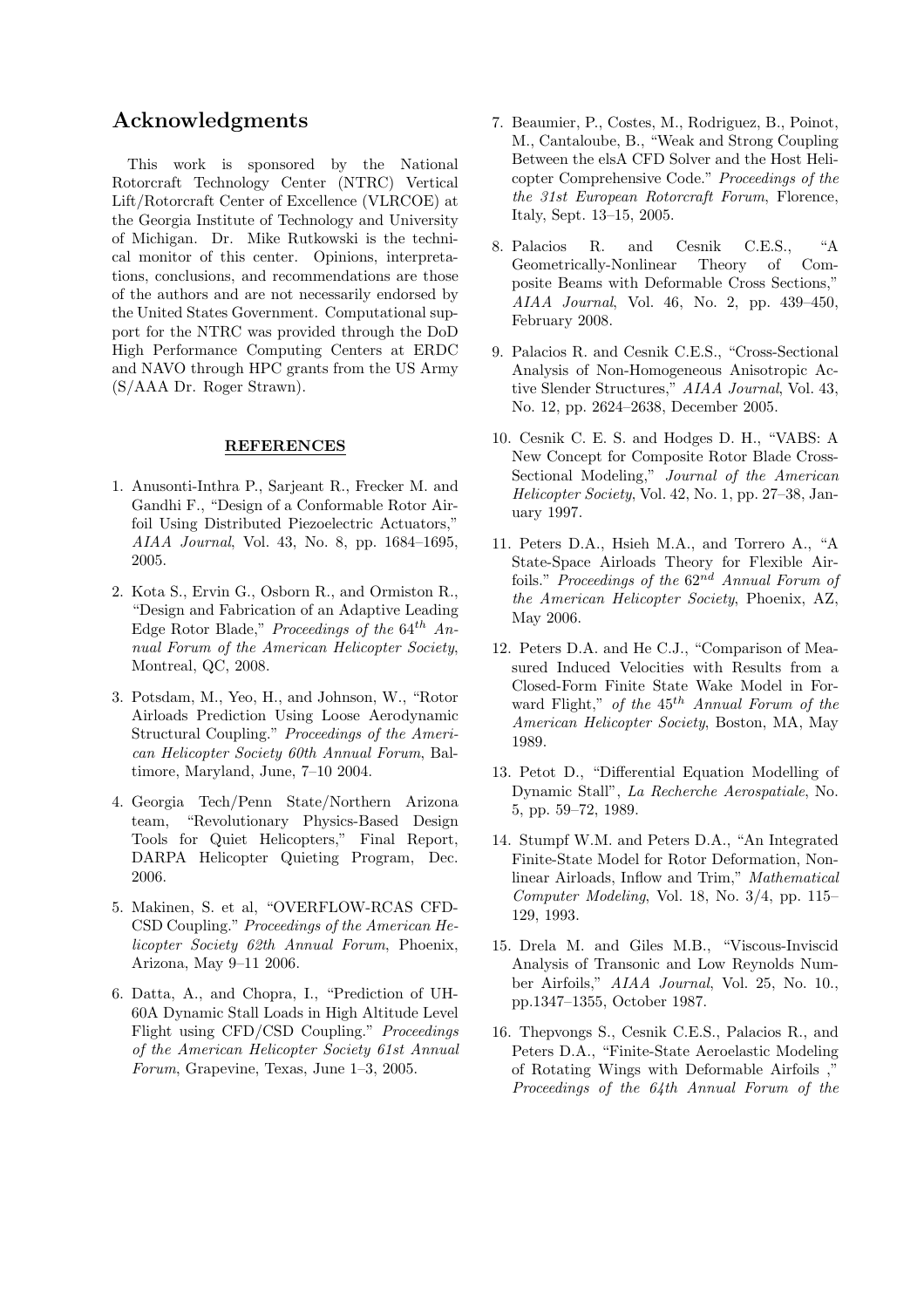American Helicopter Society, Montreal, QC, May 2008.

- 17. Peters D.A., Bayly P., and Li S., "A Hybrid Periodic-Shooting, Auto-Pilot Method for Rotorcraft Trim Analysis," Proceedings of the  $52^{nd}$ Annual Forum of the American Helicopter Society, Washington, DC, June 1996
- 18. Hariharan, N., High Order Simulation of Unsteady Compressible Flows Over Interacting Bodies with Overset Grids, Ph.D. Thesis, School of Aerospace Engineering, Georgia Institute of Technology, Atlanta, GA, 1995.
- 19. Duque, E., Sankar, L. , Menon, S., Bauchau, O.. Ruffin, S., Smith, M., Ahuja, K., Brentner, K. , Long, L., Morris, P., and Gandhi, F., AIAA-2006-1068, 44th AIAA Aerospace Sciences Meeting and Exhibit, Reno, Nevada, Jan. 9–12, 2006
- 20. O'Brien, D., M., and Smith, M. J., "Understanding The Physical Implications Of Approximate Rotor Methods Using An Unstructured CFD Method," Proceedings of the  $31^{st}$  European Rotorcraft Forum, Florence, Italy, September, 2005.
- 21. Abras, J. and Smith, M. J., "Rotorcraft Simulations Using Unstructured CFD-CSD Coupling." Proceedings of the AHS Specialists Meeting, San Francisco, CA, January 2008.
- 22. Bonhaus, D., An Upwind Multigrid Method For Solving Viscous Flows On Unstructured Triangular Meshes, M.S. Thesis, George Washington University, 1993.
- 23. Anderson, W., Rausch, R., and Bonhaus, D., "Implicit/Multigrid Algorithms for Incompressible Turbulent Flows on Unstructured Grids," Journal of Computational Physics, Vol. 128, No. 2, 1996, pp. 391–408.
- 24. Biedron, R., Vatsa, V., and Atkins, H., "Simulation of Unsteady Flows Using an Unstructured Navier-Stokes Solver on Moving and Stationary Grids,"  $23^{rd}$  AIAA Applied Aerodynamics Conference, Toronto, Canada, June 2005.
- 25. Chorin, A., "A Numerical Method for Solving Incompressible Viscous Flow Problems," Journal of Computational Physics, Vol. 2, No. 1, 1967, pp. 12–26.
- 26. Roe, P., "Approximate Riemann Solvers, Parameter Vectors, and Difference Schemes," Journal of Computational Physics, Vol. 43, Oct. 1981, pp. 357-371.
- 27. O'Brien, David, Analysis Of Computational Modeling Techniques For Complete Rotorcraft Configurations. PhD Dissertation, Georgia Institute of Technology, Advisor: Prof. M. J. Smith, May 2006.
- 28. Noack, R., "DiRTlib: A Library to Add an Overset Capability to Your Flow Solver,"  $17^{th}$ AIAA Computational Fluid Dynamics Conference, Toronto, Canada, June 2005.
- 29. Noack, R., "SUGGAR: A General Capability for Moving Body Overset Grid Assembly,"  $17^{th}$ AIAA Computational Fluid Dynamics Conference, Toronto, Canada, June 2005.
- 30. Abras, J. N., Enhancement of Aeroelastic Rotor Airload Prediction Methods. PhD Dissertation, Georgia Institute of Technology, Advisor: Prof. M. J. Smith, May 2009.
- 31. Potsdam, M., Yeo, H., and Johnson, W., "Rotor Airloads Prediction Using Loose Aerodynamic Structural Coupling." Proceedings of the American Helicopter Society  $60^{th}$  Annual Forum, Baltimore, Maryland, June, 7–10 2004.
- 32. Abras, J., Lynch, C. E., and Smith, M., "Advances In Rotorcraft Simulations With Unstructured CFD," Proceedings of the American Helicopter Society 63rd Annual Forum, Virginia Beach, VA, 2007.
- 33. Lewis, A. P., and Smith, M. J., "Euler/Navier-Stokes Aeroelastic Analysis for Shell Structures," AIAA Journal of Aircraft, Vol. 37, No. 4 (Nov-Dec 2000).
- 34. Farhat, C., and Lesoinne, M., "A Conservative Algorithm for Exchanging Aerodynamic and Elastodynamic Data in Aeroelastic Systems." AIAA–98–0515,  $36<sup>th</sup>$  Aerospace Sciences Meeting and Exhibit, Reno, NV, Jan. 12–15,1998.
- 35. Pidaparti R.M.V., "Structural and Aerodynamic Data Transformation Using Inverse Isoparametric Mapping," AIAA Journal of Air $craft, Vol. 29, No. 3, pp. 507-509, May-June$ 1992.